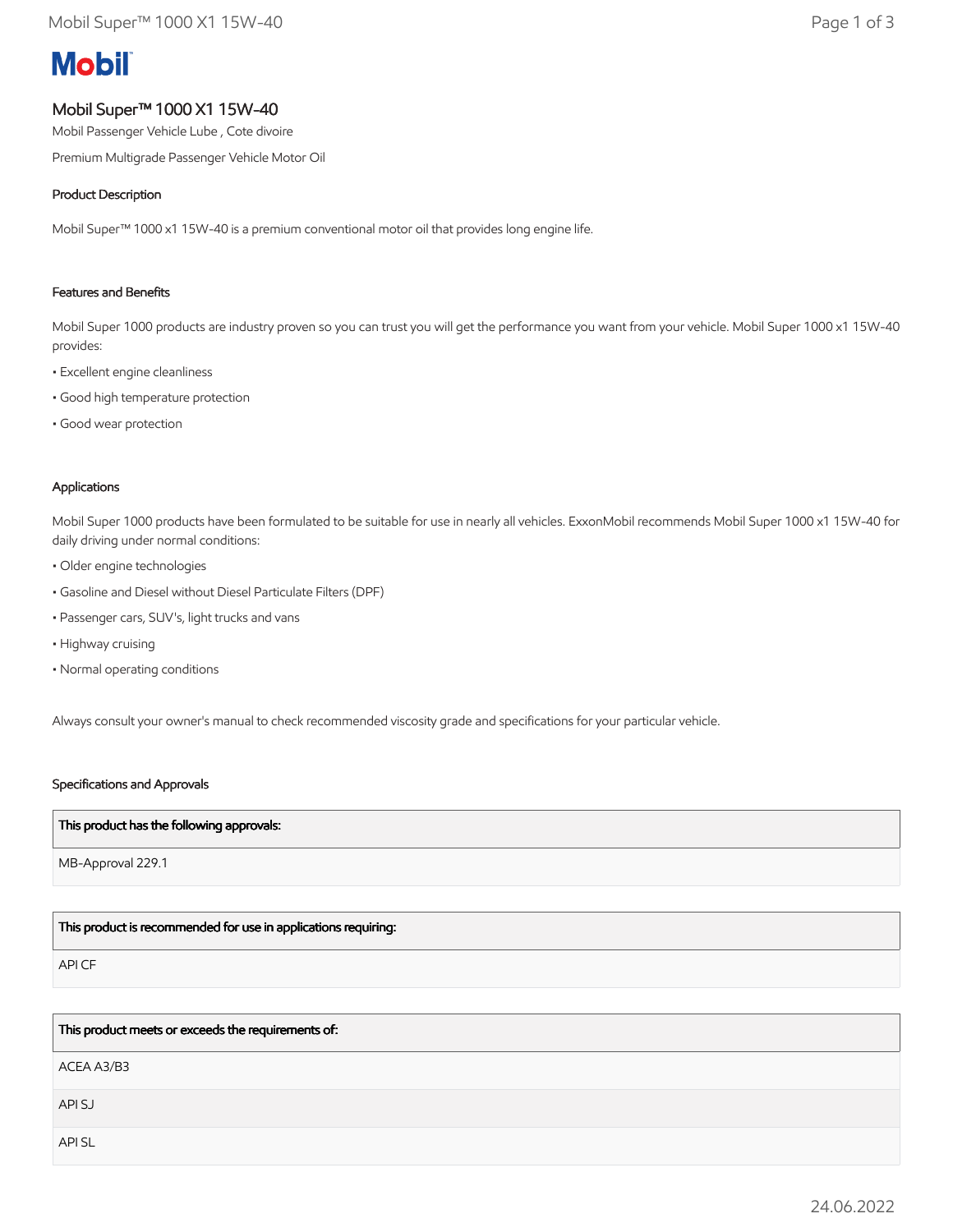| This product meets or exceeds the requirements of: |  |
|----------------------------------------------------|--|
| API SM                                             |  |
| <b>API SN</b>                                      |  |
| API SN PLUS                                        |  |

#### Properties and Specifications

| Property                                      |            |
|-----------------------------------------------|------------|
| Grade                                         | SAE 15W-40 |
| Kinematic Viscosity @ 40 C, mm2/s, ASTM D445  | 104        |
| Kinematic Viscosity @ 100 C, mm2/s, ASTM D445 | 14.5       |
| Viscosity Index, ASTM D2270                   | 143        |
| Phosphorus, mass%, ASTM D4951                 | 0.1        |
| Ash, Sulfated, mass%, ASTM D874               | 0.9        |
| Flash Point, Cleveland Open Cup, °C, ASTM D92 | 239        |
| Pour Point, °C, ASTM D97                      | $-39$      |
| Density @ 15.6 C, g/ml, ASTM D4052            | 0.87       |

#### Health and safety

Health and Safety recommendations for this product can be found on the Material Safety Data Sheet (MSDS) @ [http://www.msds.exxonmobil.com/psims](http://www.msds.exxonmobil.com/psims/psims.aspx) /psims.aspx

All trademarks used herein are trademarks or registered trademarks of Exxon Mobil Corporation or one of its subsidiaries unless indicated otherwise.

01-2022 MOBIL OIL COTE D'IVOIRE Route de Petit Bassam 15, BP 900 Abidjan 15

+ 225 21 75 37 00

Typical Properties are typical of those obtained with normal production tolerance and do not constitute a specification. Variations that do not affect product performance are to be expected during normal manufacture and at different blending locations. The information contained herein is subject to change without notice. All products may not be available locally. For more information, contact your local ExxonMobil contact or visit [www.exxonmobil.com](http://www.exxonmobil.com/)

ExxonMobil is comprised of numerous affiliates and subsidiaries, many with names that include Esso, Mobil, or ExxonMobil. Nothing in this document is intended to override or supersede the corporate separateness of local entities. Responsibility for local action and accountability remains with the local ExxonMobil-affiliate entities.

Energy lives here™

**ExconMobil**